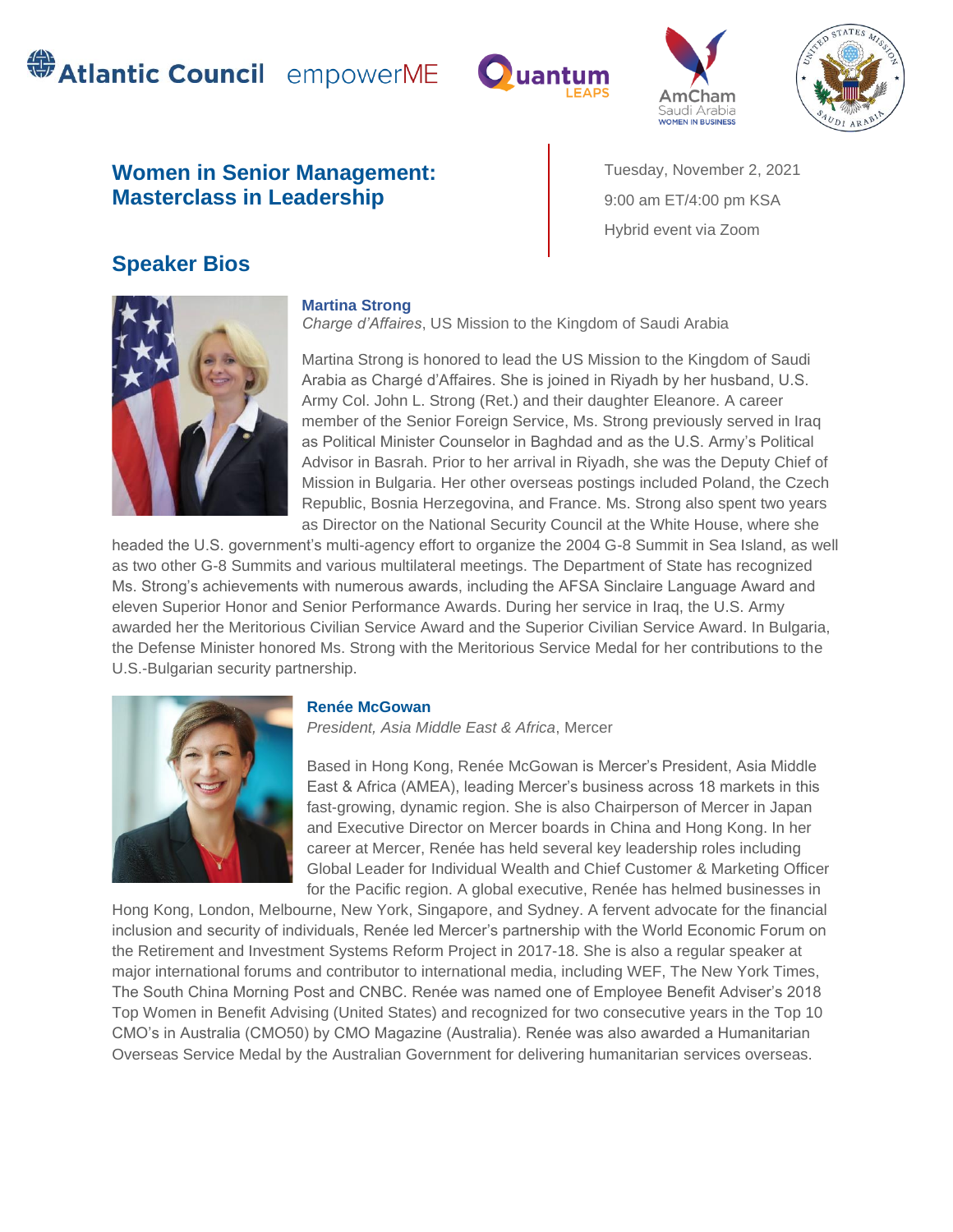

#### **Olivia Bellingham**

*Senior Vice President for Strategy (Middle East)*, Mastercard

Olivia Bellingham is Mastercard's Senior Vice President for Strategy (Middle East). In this role, she leads the development of corporate strategies and objectives, based on deep analytical insights, supported by bespoke pricing frameworks, and complemented with mergers and acquisitions where applicable. Her key accomplishments include deploying half a billion USD of equity capital across various companies to accelerate Mastercard's regional strategy, building the Analytics and Business Insights function from the

ground up to support decision-making and performance-tracking, contributing significantly to Mastercard's annual P&L targets through the pricing function, and working with cross-functional stakeholders. Previously, Olivia served as Vice President of Investor Relations and Director of Corporate Communications at CA Technologies; Director of Strategic Development at Vivendi; and Private Equity Analyst at Bruckmann, Rosser, Sherrill, & Co. She began her career at Deutsche Bank as an Investment Banking Analyst in the Financial Sponsors Group. Olivia holds a Bachelor of Science in Business Administration from the Haas School of Business, University of California, Berkley. Moreover, she is a graduate of Columbia University Business School's Executive Education Program, Leading Strategic Growth, as well as the Executive Education, Accelerating Change Readiness Program at the Haas School of Business, University of California, Berkley.



#### **Teresa Carlson**

*President and Chief Growth Officer*, Splunk

As President and Chief Growth Officer at Splunk, Teresa Carlson leads the company's efforts to align and drive its ongoing business transformations across its go-to-market segments. Most recently, she served as Vice President, Worldwide Public Sector and Industries, for Amazon Web Services (AWS). After she founded AWS's Worldwide Public Sector in 2010, Carlson's role eventually expanded to include financial services, energy services, telecommunications, and aerospace

and services industry business units. Carlson has also been a strong advocate for empowering women in the technology field. That passion led to the creation of "We Power Tech," AWS's diversity and inclusion initiative, which aims to ensure underrepresented groups – including women – are reflected throughout all AWS outreach efforts. Carlson dedicates time to philanthropic and leadership roles in support of the global community. Prior to joining AWS in 2010, she led sales, marketing and business development organizations at Microsoft, Keyfile/Lexign, and NovaCare. Carlson holds a B.A. and M.S. from Western Kentucky University.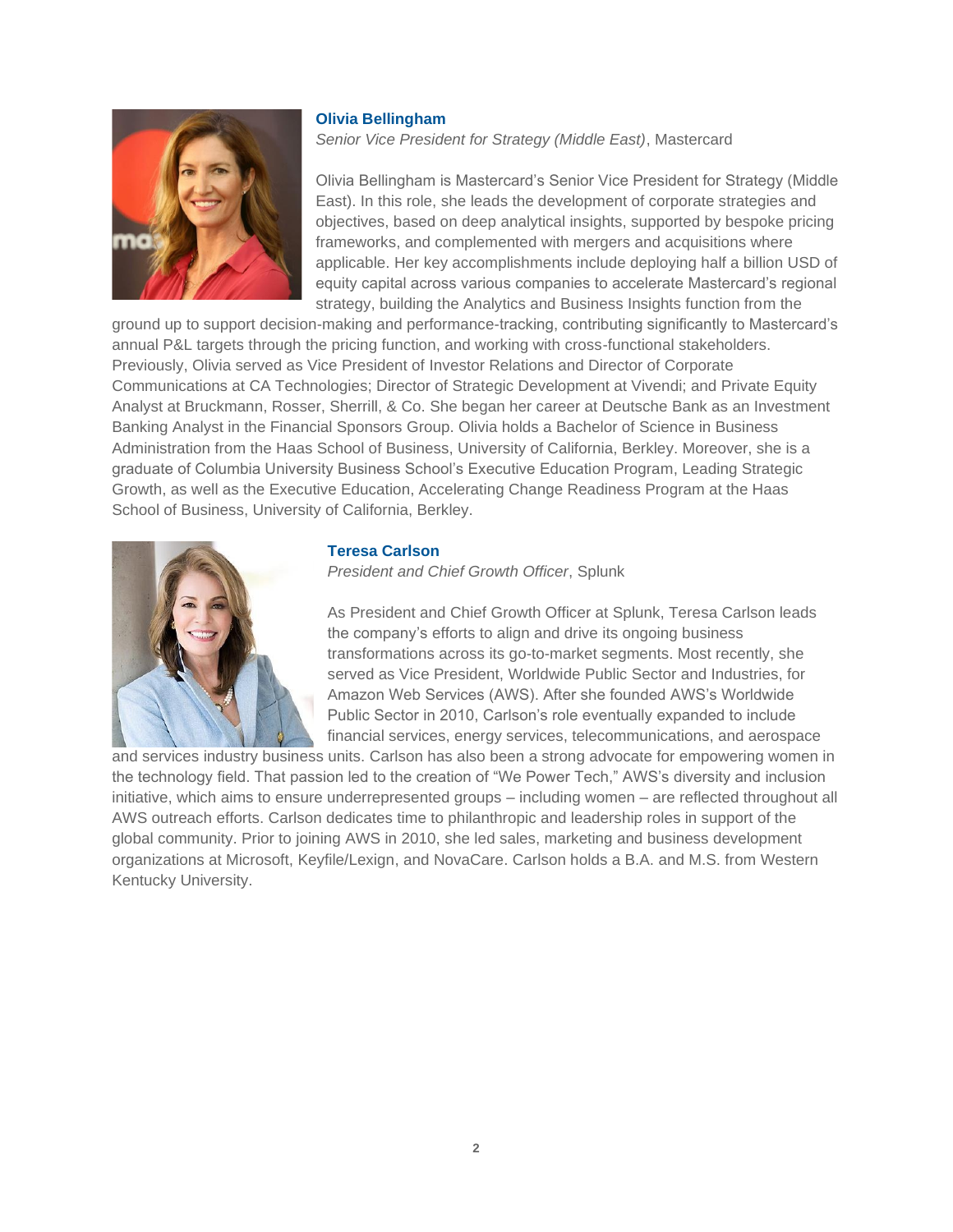#### **Kholoud Mousa**



*Partner and Head of Inclusion & Diversity*, KPMG Saudi Arabia

Kholoud Mousa is a partner and the head of inclusion and diversity at KPMG Saudi Arabia. She was the first Saudi woman to qualify as a CPA in Saudi Arabia and she had the honor of being the first female partner in any of the Big Four professional services firms in the country. Kholoud previously served as a member of the Governance Committee of the Institute of Internal Auditors (IIA). Prior to joining KPMG, she worked as the finance and administration director at one of the most prestigious, private universities in KSA. She has also worked at one of the Big Four firms as an

audit partner, serving clients across the region. Kholoud is a Board member of ILMI Museum, an entity under the MiSK Foundation, a well-known not-for-profit organization in KSA. Kholoud has 20 years of audit, finance and advisory experience across various industries and possesses a thorough knowledge of International Financial Reporting Standards (IFRS). As a passionate advocate for diversity and a leader of I&D at KPMG, she has been engaged in leading country-wide nationalization strategy, youth development, women's empowerment, and inclusion and diversity strategy. She also promotes audit and financial advisory as a profession to Saudi graduates, especially women. Kholoud was elected a member of the B20 Women in Business Action Council in Saudi Arabia in 2020 and hosted a session in the W20 final summit with international KPMG delegates. Additionally, she participated in several national dialog discussions as part of KPMG Saudi Arabia's partnership with the W20 during Saudi Arabia's G20 presidency year. In 2019, she was named as one of the Top 20 Saudi Women in Finance, Economy, and Commerce.

### **Moderator Bios**



#### **Amjad Ahmad**

*Director and Resident Senior Fellow, empowerME, Rafik Hariri Center for the Middle East*, Atlantic Council

Amjad Ahmad is director and resident senior fellow of empowerME at the Atlantic Council's Rafik Hariri Center for the Middle East. He focuses on shaping innovative investments to empower entrepreneurs, women, and the private sector in the Middle East. He develops strategies and policies to drive sustainable prosperity through the creation of dynamic entrepreneurial economies, the economic participation of women, and educational

transformation. Amjad is also managing partner of the venture capital firm Precinct Partners and serves on the boards of Homzmart, Tapal Tea, RSA Global, Mr. Usta, and The Luxury Closet. He was recently appointed to the board of Amideast, a leading US nonprofit organization engaged in international education, training, and development activities in the Middle East and North Africa, as well as building cross-cultural understanding between the United States and the region. Based in the United Arab Emirates for fifteen years prior to moving to Washington, DC, Amjad has collaborated with business leaders and entrepreneurs to build leading companies in the Middle East. Through his work as a venture capital and growth investor, Amjad established two investment firms in the region that provided over \$1 billion in funding to over fifty companies in sectors ranging from technology and education to healthcare and finance. During the past five years, Amjad has focused his investments on entrepreneurship, innovation, and technology. Amjad holds a master's degree in international affairs with a concentration in international finance and economics from Columbia University and is a graduate of the general management program at Harvard Business School.